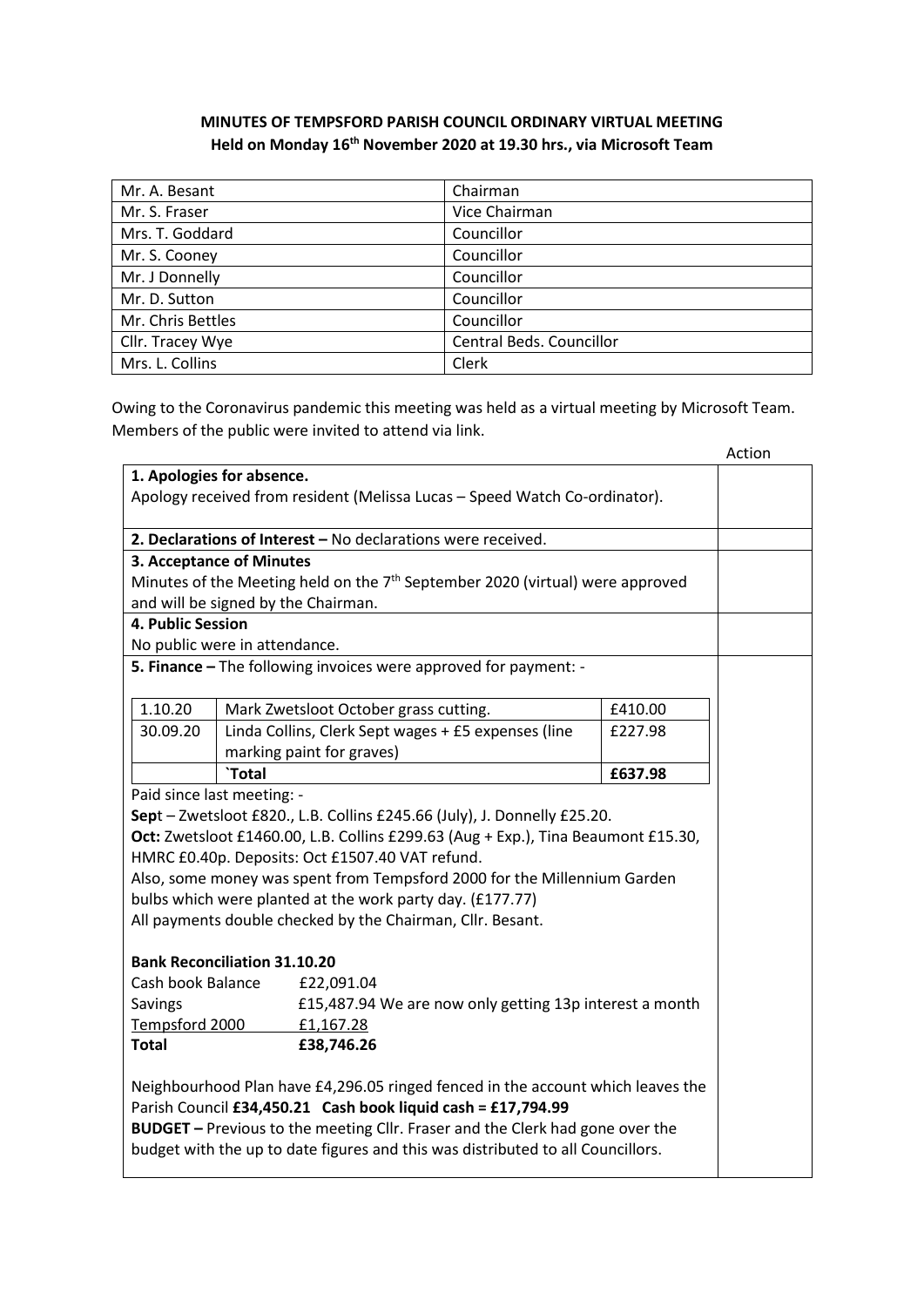| It was suggested that a sum of £75 for winter flowering and £75 for Spring              |             |
|-----------------------------------------------------------------------------------------|-------------|
| flowering plants be put in the Budget for the planters. (agreed)                        |             |
| Play areas - As some work needed to be undertaken on the play areas on advice of        |             |
| ROSPA, it was agreed to increase the budget on Play areas to £1000. Cllr. Donnelly      |             |
| asked if the Clerk's wages would increase. The Clerk said that they get an              |             |
| increment yearly by NALC, but she had not mentioned it this year, as she felt it was    |             |
| not appropriate. The Chairman said that this would be discussed at next appraisal       |             |
| after Covid.                                                                            |             |
| A discussion was undertaken, and it was put to the vote to keep the Precept as the      |             |
| same as last year £14,500.00. The vote was 6 to keep the same and 1 to increase.        |             |
| RESOLUTION - TO KEEP THE PRECEPT TO £14,500, based on the situation with                | CLERK.      |
| Covid.                                                                                  |             |
| Clerk will send in the necessary paperwork to CBC.                                      |             |
| 6. CBC                                                                                  |             |
| Tracy Wye was in attendance for CBC. Items brought to the attention of the              |             |
| Council: -                                                                              |             |
| Flight path being changed at Luton Airport which Cllr. Zerny was writing to CBC         |             |
| about as it may impact on our villages.                                                 |             |
| New Chief Executive at CBC replacing Richard Carr and he will be meeting with all       |             |
| Independent Councillors.                                                                |             |
| Cllr. Cooney raised the problem of Old Station Yard $-$ a couple of local residents of  |             |
| Station Cottages, had found black bin bags in the ditches down near them full of        |             |
| human faeces. The resident had contacted CBC but at the time of talking to them,        | CLERK.      |
| they had not heard from them. The Council asked if Cllr. Wye could look into this.      |             |
| Clerk to find out who had contacted Cllr. Wye.                                          |             |
| Cllr. Cooney also mentioned that the cars that were coming up Station Road from         |             |
| the Hermes depot have the cars full of packages and would be unable to see out          |             |
| the back of the car or side. Is this not a danger? -                                    |             |
| 7. Police                                                                               |             |
| Cllr. Goddard had nothing to report. The Clerk explained about Community                |             |
| Partnership and her meeting with them recently. They are really an early                |             |
| intervention team. She had a "team meeting" with them which explained all about         |             |
| the department. They would be sending information we had discussed, which the           |             |
| Clerk will forward to the Council. The Clerk had explained about some of the            |             |
| incidents that had been taking place within the village recently. The Council then      |             |
| discussed CCTV or number plate recognition as a means of identification. Both           |             |
| could be investigated. Cllr. Sutton said it can be done, it's all about where the data  | All         |
| is held. Cllr. Fraser said that there are schemes that give communities discounts if    | Councillors |
| the residents all buy into a scheme. Cllr. Donnelly, said one point that is a bonus, is | and Clerk.  |
| that we only have two points of entry and if you come in the village you have to go     |             |
| out the same way. Decision for any of the Councillors to look into this and the         |             |
|                                                                                         |             |
| Clerk will contact Community Partnership and see what they can suggest.                 |             |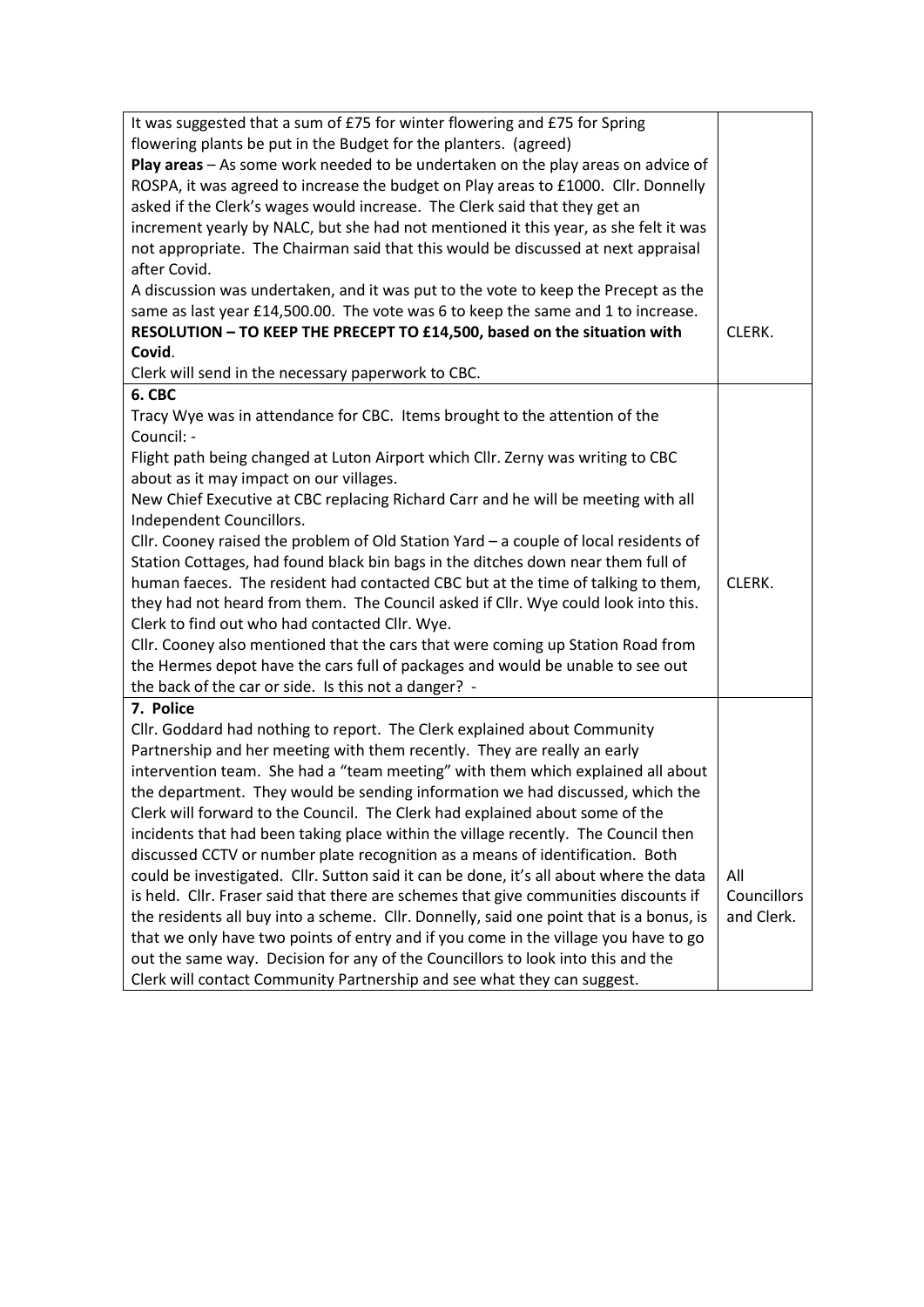| 8. Highways                                                                              |              |
|------------------------------------------------------------------------------------------|--------------|
| Report from Clerk on behalf of Speed watch Co-ordinator: -                               |              |
| 8 people volunteered at the start, but now only 5 have confirmed they will               |              |
| continue.                                                                                |              |
| They have all now completed their online training.<br>$\bullet$                          |              |
| Next Beds Police to arrange roadside training. They need to source                       |              |
| equipment.                                                                               |              |
| Police also want to review the areas where speed watch will take place in                |              |
| Tempsford.                                                                               |              |
| The latest update is that speed watch activity is paused whilst the current<br>$\bullet$ |              |
| coronavirus lockdown is in place.                                                        |              |
| Therefore, the co-ordinator suspects training will not happen before Christmas so        |              |
| will be early $2021 -$ we hope.                                                          |              |
|                                                                                          |              |
| Chairman - Highways Dept has set Station Road potholes to be re-surfaced -               |              |
| possibly in November?                                                                    |              |
| Buses are now turning in the turning point in Station Road, so parents go down           |              |
| there to collect the children. A list of paths to be repaired have been sent to Cllr.    |              |
| Zerny to send to CBC. A resident had quite a bad fall in one of the holes on the         |              |
| path. Road sweeping has taken place in Church Street, but gullies need to be             |              |
| cleaned out.                                                                             |              |
| Cllr. Cooney said would it be possible to get them to clear the road in Church Street    |              |
| all along the side of the Millennium Garden. He had also emailed CBC regarding           |              |
| the over footbridge and all the debris on it as well as the footpath on the A1 which     |              |
| has been very badly cleared.                                                             |              |
| The trees overhanging the lights in Church Street near the Millennium Garden have        |              |
| been lopped by the resident.                                                             |              |
| The Chairman will continue to monitor the Highways Dept's completion of work.            |              |
| 9. Anglian Water                                                                         |              |
| The Clerk had written to Simon Love of Anglian Water to ask whether the building         |              |
| taking place at Blunham had an effect on our sewers in Tempsford. His reply was          |              |
| "In summary I don't believe based on the analysis that the Blunham development           |              |
| is a material factor in terms of flow."                                                  |              |
| He was also looking into the flood in Station Road, near Knotts Farm.                    |              |
| If you email Mr. Love, he does seem to reply and investigate things.                     |              |
| 10. Black Cat                                                                            |              |
| Cllr. Fraser reported that the Charity Fields were now inside the development            | Cllr. Fraser |
| scheme. The developers wish to have opening discussions, so Cllr. Fraser is              |              |
| awaiting confirmation on this.                                                           |              |
| Clerk received a letter from Highways England re diverting high pressure gas             |              |
| pipeline. It might go through the archaeological area. It did not seem to affect         |              |
| Tempsford.                                                                               |              |
|                                                                                          |              |
| <b>11. EWR</b>                                                                           |              |
| The Chairman had contacted Wyboston Parish Council to ask them what they are             |              |
| doing regarding development. He had as yet not received any suggestions. He will         | Chairman     |
| contact them again.                                                                      |              |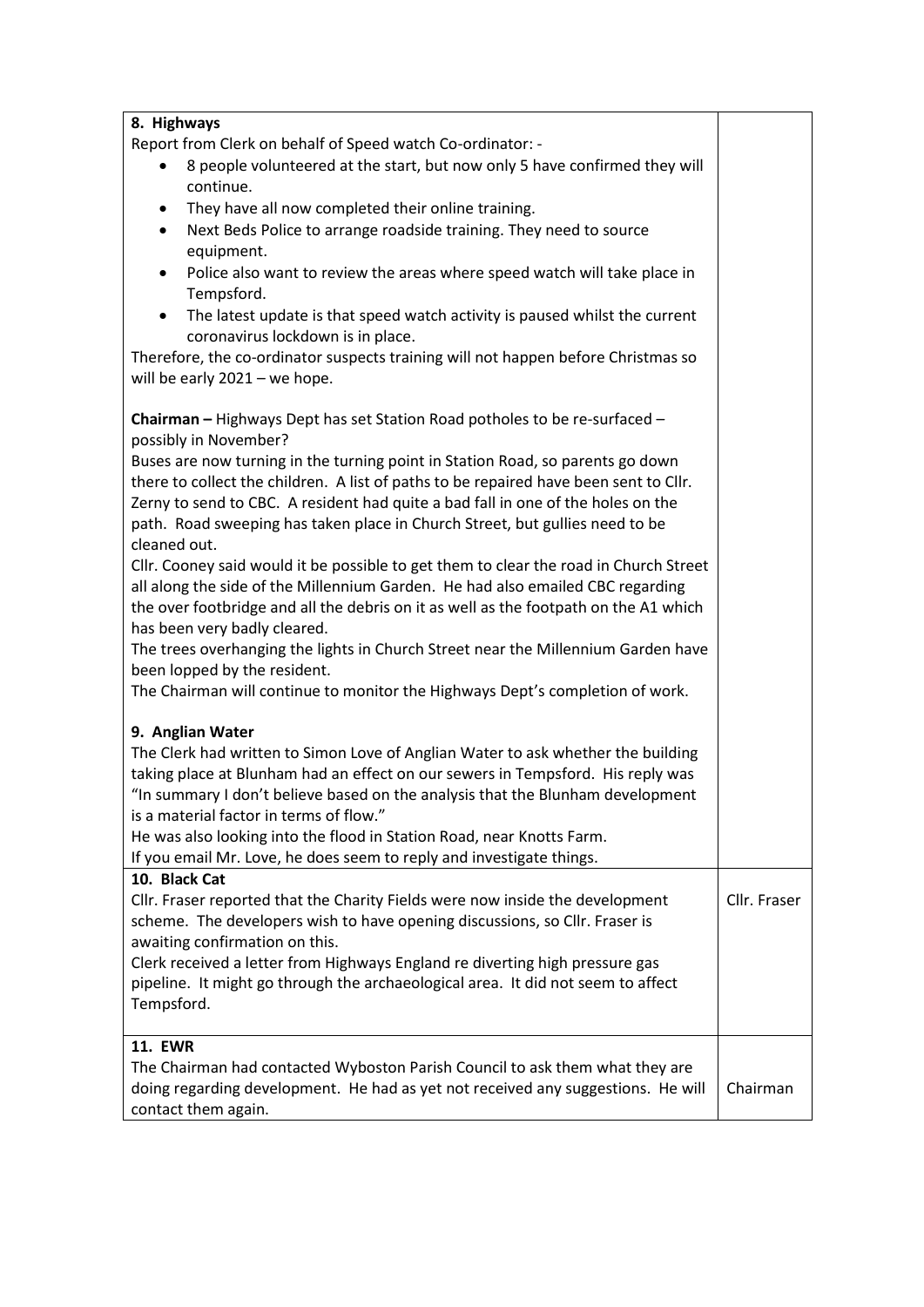| 12. Planning                                                                                   |        |
|------------------------------------------------------------------------------------------------|--------|
| Permissive Pathway.                                                                            |        |
| A meeting was held on the 26 <sup>th</sup> October to discuss the Licence that was sent to the |        |
| Parish Council by Strutt and Parker. At the meeting Cllr. Sutton said he would re-             |        |
| word the Licence to suit the Parish Council. This has been done and circulated to              |        |
| all Councillors. A vote was taken on whether all Councillors agreed the new                    |        |
| wording. RESOLUTION - All Councillors agreed with the new worded licence.                      |        |
| The Clerk will now send the new wording Licence to Robin Clark of Strutt and                   |        |
| Parker.                                                                                        |        |
| Biggin Farm - Name for development.                                                            |        |
| The Clerk had written to CBC and explained that the Council did not think                      |        |
| "Lysander" was a suitable name. Biggin Court, Biggin Close was all suggested, but              |        |
| the Developer did not want another Biggin name as there is already Old Biggin                  |        |
| Farm and New Biggin Farm. A suggestion was made that it be called "Gosling"                    |        |
| something as the Gosling family had farmed the land for 400 years and when the                 |        |
| present Goslings die, that will be the last Goslings in the village. "Gosling Court"           | Clerk. |
| was put to the Developer, but they have come back with "Gosling Yard".                         |        |
| Resolution, that the Council agree with this name "Gosling Yard". Clerk to inform              |        |
| CBC.                                                                                           |        |
| <b>Defib and The Wheatsheaf</b>                                                                |        |
| The Defib needs to be moved from The Wheatsheaf as it is probably going to close.              |        |
| Village Hall too far away<br>٠                                                                 |        |
| Telephone box still in use.<br>٠                                                               |        |
| Cllr. David Sutton has offered to have it put on his fence. This is opposite The<br>٠          |        |
| Wheatsheaf. It is a listed building, but not sure whether it matters on the                    |        |
| fence. He will check with the listed building people.                                          |        |
| The Wheatsheaf Public House.                                                                   |        |
| Cllr. Sutton says he is going to re-open in December. If not successful, the owner             |        |
| will try and apply for "change of use". Cllr. Sutton does not support this. He                 |        |
| believes it will involve satisfying that it is not a viable business not including this        |        |
| year. He may try and sell it at a market rate? A party was interested in taking it             |        |
| over. In the meantime, he is doing work to the dining room. Changing the                       |        |
| windows is the biggest concern for listed building people. Cllr. Sutton does not               |        |
| know if the sign is going back up which had been taken down; without it no one                 |        |
| knows it is a pub at the moment.                                                               |        |
| Comments and suggestions: Cllr. Sutton - lottery bids, potential use for other                 |        |
| things as well as pub - community hub. Need to leaflet village to encourage people             |        |
| to use the pub or lose it.                                                                     |        |
| Cllr. Fraser - some things just do not carry on. It just may have come to end of its           |        |
| life as a pub.                                                                                 |        |
| Cllr. Cooney - it is our last pub, and it would be a shame for it to close just because        |        |
| of the way it has been run.                                                                    |        |
| 13. Play Areas                                                                                 |        |
| Goal posts - Cllr. Sutton - there is a group of people now using the football pitch as         |        |
| a whole pitch, so it would be difficult to move the posts at this present time.                |        |
| Resolution. Review later on.                                                                   |        |
| Trees in Playing field. Quote from Mark Zwetsloot for their removal has been                   |        |
| received, but another has been requested from another contractor which has not                 |        |
| yet been received. When received a decision will be made. Cllr. Bettles believes               |        |
| that we should continue with Mark as he does our contractor work. Perhaps a 3rd                |        |
| quote could be obtained.                                                                       |        |